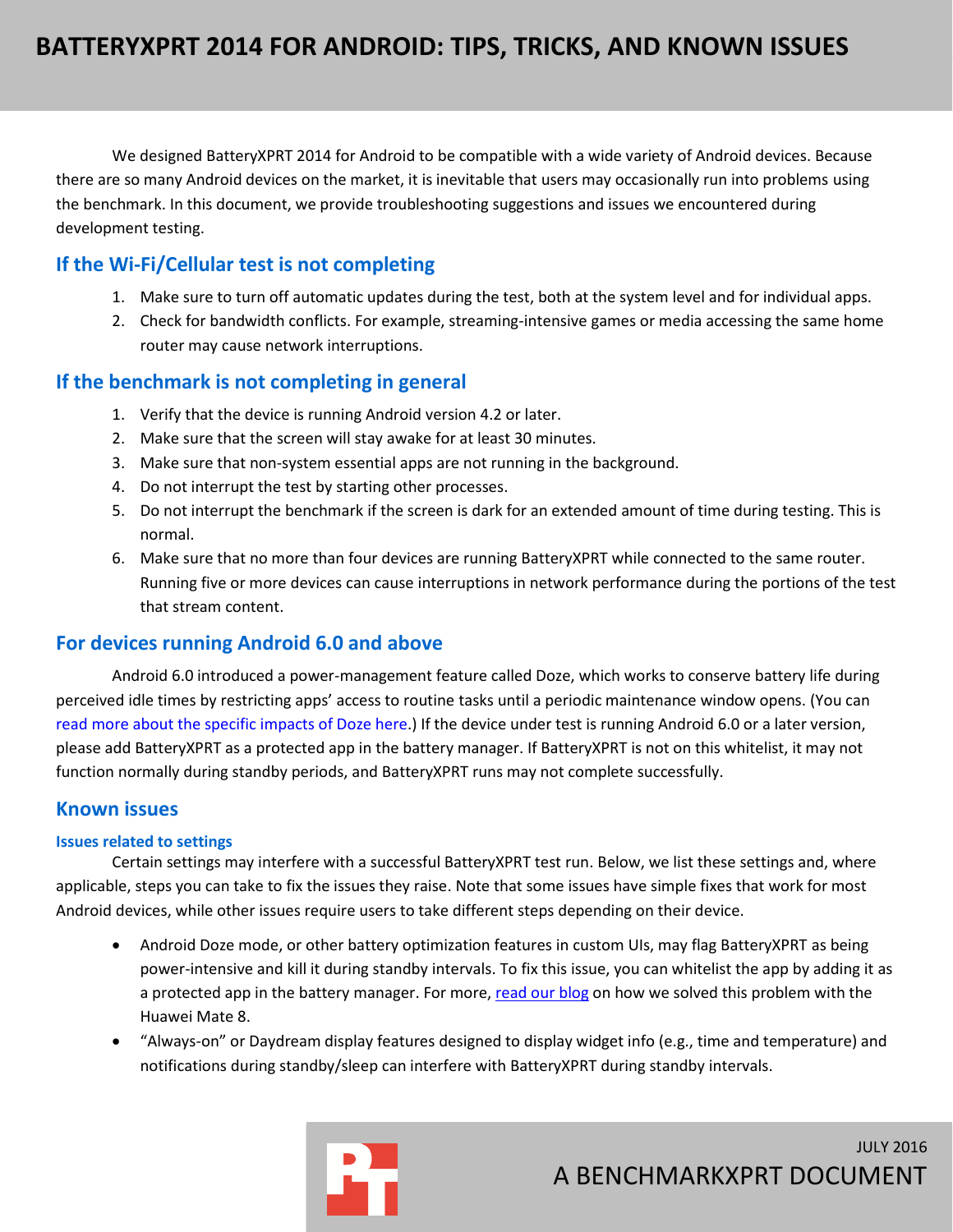- Custom UIs and bloatware apps may override screen timeout settings, resetting them from "Never" or "30 minutes" to a shorter default time.
- Security lock timers can override screen timeout settings for the display. You can adjust the security lock timers on your device to fix this issue.

#### **Issues related to specific devices**

- We recommend that you not attempt to test the following devices, which did not return from sleep during our test runs:
	- o Xiaomi Mi3 phone with Tegra4
	- o Kindle Fire HD 7-inch tablet
	- o HP 8 Android tablet with Allwinner chip
- On the Lenovo K900 with an Atom Z2580 processor, BatteryXPRT does not exit standby mode, and test runs will not complete successfully. To fix this issue, perform the following steps to allow the device to exit standby when necessary:
	- 1. Go to Settings | Feature Settings.
	- 2. Select the System wake-up control option.
	- 3. Choose the BatteryXPRT and BatteryXPRT Tests apps.